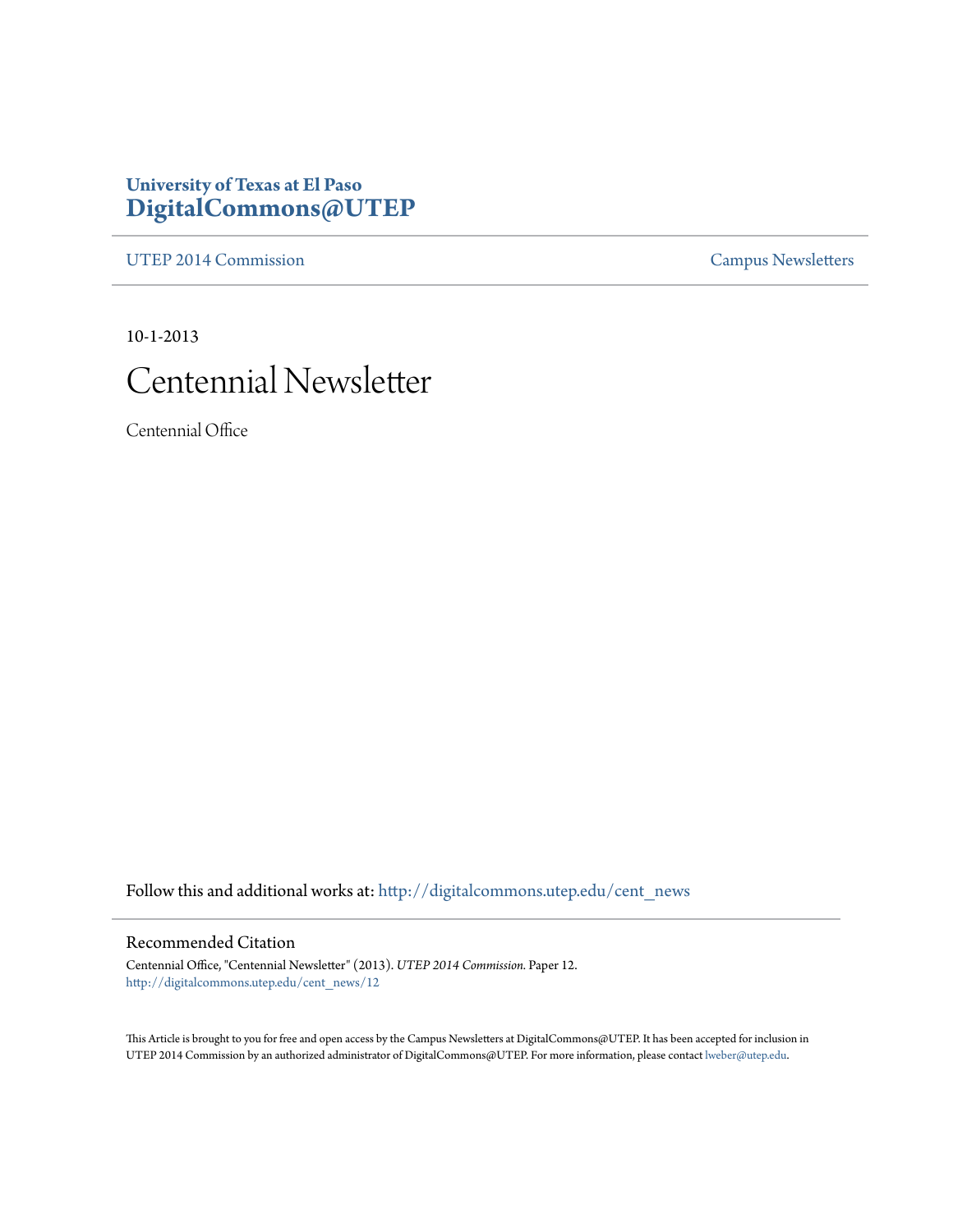

## THE UNIVERSITY OF TEXAS AT EL PASO **Centennial Newsletter**

VOLUME 2. NUMBER 7 (OCTOBER 2013)

### **UTEP Premieres International Opera in Bhutan**



At the Paro Airport. Photo by Jenn Crawford.

Thirty-three UTEP representatives students, faculty and staff—spent three weeks in the tiny Himalayan kingdom of Bhutan as part of an unprecedented international undertaking that produced the world's first musical performance to blend western opera with eastern musical storytelling. UTEP's production of the George Frideric Handel opera *Acis and Galatea*, in addition to being the first opera performed in Bhutan, was the first opera in the world to incorporate Bhutanese dance and cultural elements to create a brand new form of expression.

The performance occurred on Oct. 12 at the Royal Textile Academy in Thimphu in front of a large crowd of Bhutanese citizens, members of a special UTEP-sponsored touring party and other tourists from around the world. UTEP performers collaborated with the royal Bhutanese dancers as well as with artists from countries around the world, including Italy, Cameroon, Canada, Australia, the Netherlands, Hungary, Croatia and the United States.

The production team—known as Opera Bhutan—brought together UTEP students and faculty with El Paso Opera, the Royal Academy of Performing Arts in Bhutan, and the Smithsonian. Opera Bhutan is an example of the rich educational experiences available to UTEP students. Twenty-four students had

husband

the opportunity to work with world-class musicians and artists whose professional and life experiences will impart to them invaluable insights and wisdom. In addition, the students experienced firsthand a culture that has been isolated from much of the rest of the world for centuries. For six of the students, the aroundthe-world trip was also their first ride on an airplane.

UTEP's relationship with Bhutan began nearly 100 years ago when the wife of the first dean saw photos of the mountainous country in *National Geographic Magazine* and suggested





Polyphemus (Jacques-Greg Belobo) gets angry with the atsara, in red, as Damon (Brian Downen) tries to calm him down. Photo by Jenn Crawford.

that the school's new buildings be designed in a similar architectural style. Today, the connection between the two countries has grown to include student and cultural exchanges.